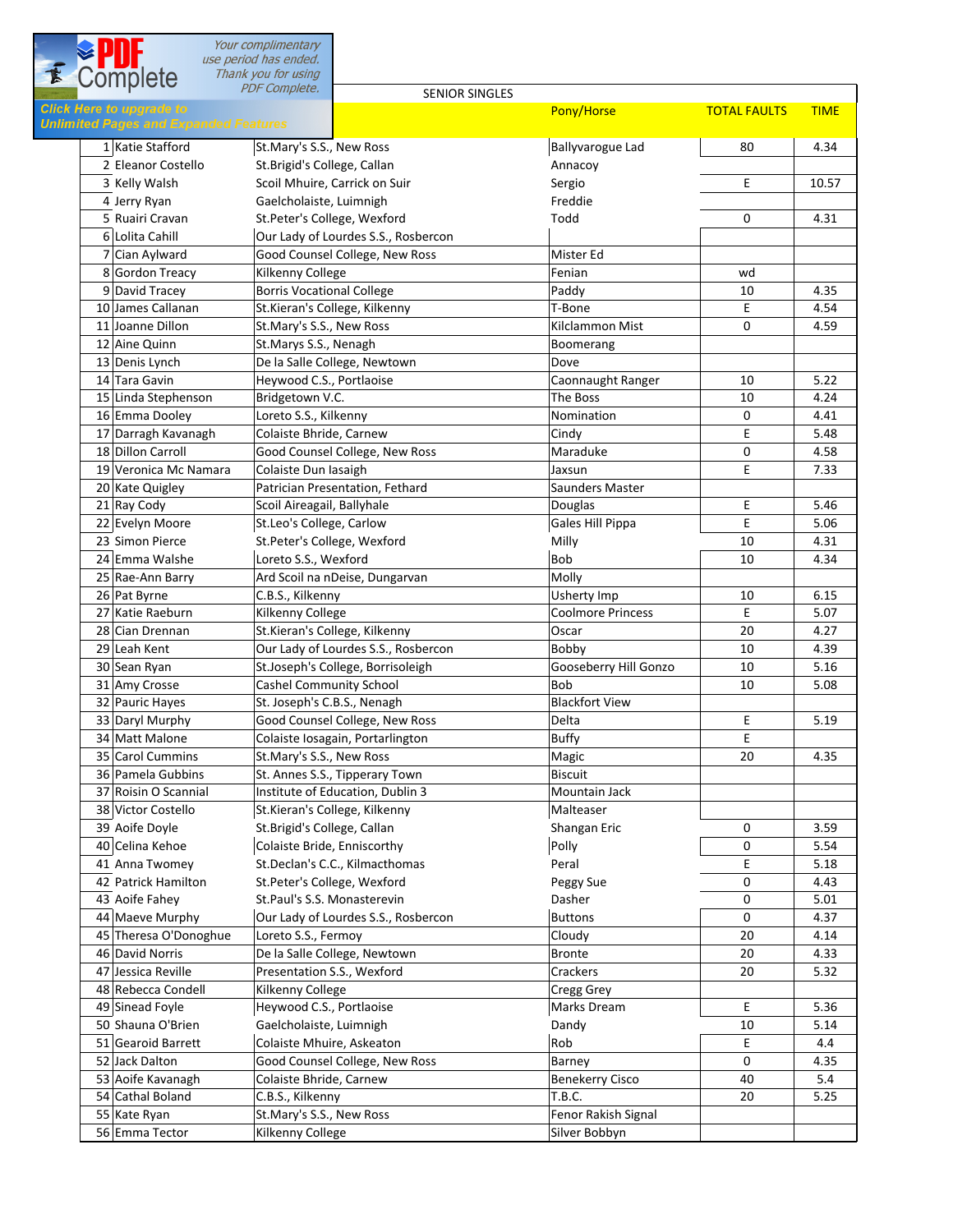Your complimentary<br>use period has ended.

| <b>E</b> Complete                    | Thank you for using                            |                            |             |      |
|--------------------------------------|------------------------------------------------|----------------------------|-------------|------|
|                                      | PDF Complete.                                  | <b>Bothar Bhi Lass</b>     | 0           | 4.57 |
| lick Here to upgrade to              | B.S., Nenagh                                   | Page Three Girl            | 60          |      |
| nlimited Pages and Expanded Features | ege                                            | Jay                        | 20          | 4.32 |
| 60 Leanne O Hara                     | Scoil Mhuire, Carrick on Suir                  | Dusk                       | E           | 7.31 |
| 61 Paddy Maher                       | St.Kieran's College, Kilkenny                  | Honey                      |             |      |
| 62 Claire Kinsella                   | St. Annes S.S., Tipperary Town                 | <b>Dutchess</b>            |             |      |
| 63 Niamh Fahey                       | St.Paul's S.S. Monasterevin                    | Jessie                     | $\mathbf 0$ | 5.2  |
| 64 Lucy McCarty                      | Newbridge College                              | <b>Barra Cara Cross</b>    |             |      |
| 65 Elizabeth Monahan                 | Institute of Education, Dublin 2               | Dance The Tide             |             |      |
| 66 Patrick Whelan                    | St.Peter's College, Wexford                    | Footfall                   | 0           | 4.25 |
| 67 Michael Butter                    | John The Baptist C.S., Hospital                | Will                       |             |      |
| 68 Eoin McSweeney                    | Colaiste Mhuire, Askeaton                      | Rebel                      |             |      |
| 69 Ciara Kelly                       | St.Leo's College, Carlow                       | Stoneman Swam Song         |             |      |
| 70 Kelie Foley                       | Presentation De la Salle College, Bagenalstown | Jellybean                  |             | 5.43 |
| 71 Brian O'Neil                      | Castlecomer C.S.                               | Firoda Wrango              | 0           | 4.25 |
| 72 Kate Mulcahy                      | Loreto S.S., Fermoy                            | Rumple Stil Skin           |             |      |
|                                      | Good Counsel College, New Ross                 |                            | 30          | 4.12 |
| 73 Aidan Byrne                       |                                                | Lucy<br>Pride              |             |      |
| 74 Kate Toland                       | Presentation S.S., Mitchelstown                |                            | 70          |      |
| 75 Stephen Cummins                   | Abbey C.B.S., Tipperary                        | Jenny                      | 0           |      |
| 76 Peter Hutchinson                  | C.B.S., Kilkenny                               | <b>Sonny Siss</b>          | 120         | 6.1  |
| 77 Ellen Booth                       | Kilkenny College                               | Milly                      |             |      |
| 78 Ger Wallis                        | Abbey Community College, Ferrybank             | Chaffy                     |             |      |
| 79 Linda Stephenson                  | Bridgetown V.C.                                | <b>Woodville Pat</b>       |             |      |
| 80 Ellen Fitzpatrick                 | St.Mary's S.S., New Ross                       | Sally                      | 0           | 5.12 |
| 81 Bridin Cummins                    | <b>Borris Vocational College</b>               | <b>Destination Unknown</b> | 0           | 5.1  |
| 82 Aaron McIntyre                    | St. Aidan's Comprehensive, Cootehill           | Moyne Hall Starburst       | 30          | 4.59 |
| 83 Saoirse Gleeson                   | St.Marys S.S., Nenagh                          | Caesar                     |             |      |
| 84 Rebecca Jackson                   | Kilkenny College                               | Paddy                      |             |      |
| 85 Roisin McGrath                    | Castlecomer C.S.                               | Graigueswood Bobby         | 20          | 5.31 |
| 86 Shaun Whelan                      | Colaiste Iosagain, Portarlington               | Topaz                      | 0           | 4.44 |
| 87 Aine Mulcahy                      | Loreto S.S., Fermoy                            | Ruby                       | $\Omega$    | 6.12 |
| 88 Tegan Smith                       | John The Baptist C.S., Hospital                | <b>Busy Bee</b>            | 120         | 8.08 |
| 89 Shannon O'Brien                   | Scoil Ruain, Killenaule, Thurles               | Duroc                      | $\mathbf 0$ | 5.57 |
| 90 Emily Clifford                    | Laurel Hill, Limerick                          | <b>Greenhills Willow</b>   |             |      |
| 91 Brian Glennon                     | Heywood C.S., Portlaoise                       | <b>Byrnesgrove Fanta</b>   | 10          | 4.43 |
| 92 Dennis Lynch                      | De la Salle College, Newtown                   | Tubby                      |             |      |
| 93 Donagh O' Connor                  | Good Counsel College, New Ross                 | Seamie                     |             |      |
| 94 Heather Murray-Good               | Ashton School, Cork                            | <b>Marlfield Fallon</b>    | 20          | 5.45 |
| 95 Graine Kearney                    | Loreto S.S., Fermoy                            | Casper                     | 0           | 5.55 |
| 96 James Byrne                       | St.Peter's College, Wexford                    | Polly                      | 0           | 4.45 |
| 97 Tristan Furnell                   | Kilkenny College                               | <b>Bertie</b>              | Е           | 5.44 |
| 98 Kate Hensey                       | Newbridge College                              | <b>Bellifield Zanuassi</b> | 0           | 5.05 |
| 99 Hugh Lennon                       | C.B.S., Kilkenny                               |                            | 60          | 7.13 |
| 100 Pearl MacMahon                   | Loreto Abbey, Dalkey                           | Benny<br>Phenoix           | E           | 6.49 |
| 101 Ciaran Fleming                   | Gorey Community School                         | Sindy                      | 0           | 4.45 |
|                                      |                                                |                            |             |      |
| 102 Nathan Tracey                    | Kildare Town C.S.                              | Ginger                     | E           | 5.04 |
| 103 Anthony Walsh                    | St. Joseph's C.B.S., Nenagh                    | <b>Bob Trooper</b>         |             |      |
| 104 Julie Power                      | Kilkenny College                               | Ferrari                    | 0           | 5.46 |
| 105 Laura Hadden                     | Colaiste Bhride, Carnew                        | Pheobe                     | 0           | 4.47 |
| 106 Leonie Barry                     | Presentation S.S., Mitchelstown                | Miss Ellie                 | Ε           | 4.37 |
| 107 Eoin Walsh                       | Castlecomer C.S.                               | Lowhill Harry              | 0           | 4.38 |
| 108 Noel Dunne                       | Good Counsel College, New Ross                 | <b>Ballintatin Pat</b>     | 30          | 4.49 |
| 109 Patrick Burke                    | John The Baptist C.S., Hospital                | Gareen Prince              |             |      |
| 110 Gemma Cousins                    | Bridgetown V.C.                                | Lucky                      | E           | 7.02 |
| 111 Oisin DeBarra                    | Ard Scoil Ris, Limerick                        | <b>Rocklands Class</b>     | 10          | 4.55 |
| 112 Mary Harty                       | St.Marys S.S., Nenagh                          | <b>Bean Memories</b>       | 0           | 4.4  |
| 113 Emma Jane Hyland                 | Colaiste Iosagain, Portarlington               | Roco                       | E           |      |
| 114 Molly Furlong                    | Kilkenny College                               | Hayley Bop                 | 10          | 5.08 |
| 115 Michael O Connor                 | Colaiste Mhuire, Askeaton                      | Puppy                      | 0           | 4.21 |
|                                      |                                                |                            |             |      |